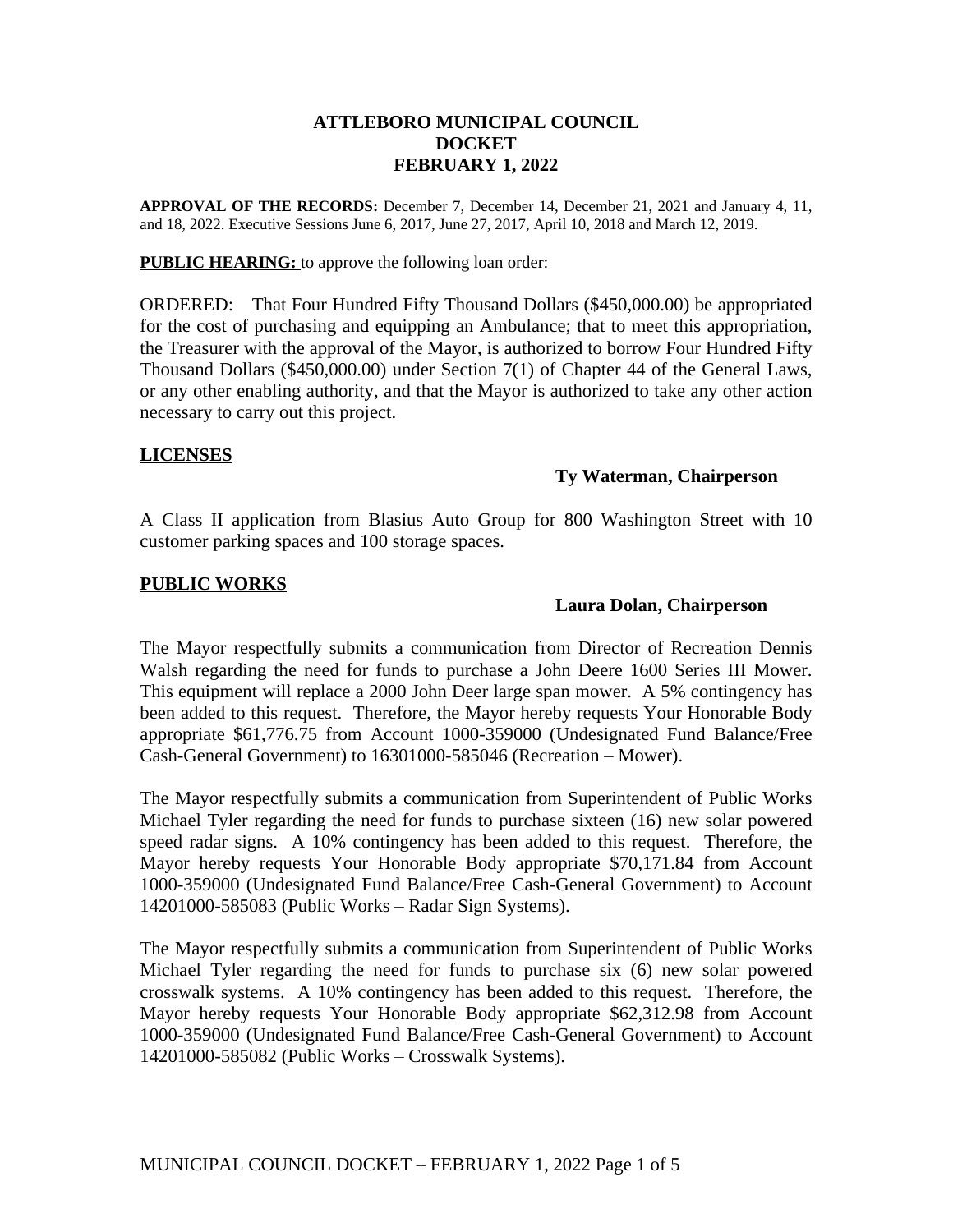The Mayor respectfully submits a communication from Superintendent of Public Works Michael Tyler regarding the need for additional funds to purchase a new truck-mounted berming/gravel thrower. As you know, on December 21, 2021, Your Honorable Body voted an appropriation of \$10,695.00 for this purchase; however, when placing the order, DPW was informed that the manufacturer had since increased the purchase price. Therefore, the Mayor hereby requests Your Honorable Body transfer \$2,055.00 from Account 11241000-578300 (City Wide – Reserve Fund for Transfer) to Account 14201000-585040 (Public Works – Equipment). Upon approval, the available balance in Reserve Fund for Transfer, to include any pending requests, will be \$38,668.26.

The Mayor respectfully submits a communication from Superintendent of Park & Forestry Derek Corsi regarding the need for funds for pest extermination at the old animal shelter. Therefore, the Mayor hereby requests Your Honorable Body transfer \$1,085.00 from Account 11241000-578300 (City Wide – Reserve Fund for Transfer) to Account 12921000-524011 (Animal Control – Maintenance of Buildings).

# **CAPITAL IMPROVEMENTS**

## **Richard Conti, Chairperson**

The Mayor respectfully submits a communication from Director of Recreation Dennis Walsh regarding the need for funds for the Willett Field Renovation and Irrigation Project. This project will include leveling the playing surface, adding top soil and the installation of an irrigation system and a well. A 10% contingency has been added to this request. Therefore, the Mayor hereby requests Your Honorable Body appropriate \$48,400.00 from Account 1000-359000 (Undesignated Fund Balance/Free Cash-General Government) to Account 1100630-584010 (Continuing Appropriation Rec – Site Improvements).

## **TRAFFIC AND TRANSPORTATION**

## **Kelly Bennett, Chairperson**

In conjunction with Section 10-4.18 Permanent Speed Humps/Speed Cushions (Adopted 10/1/19; Amended 5/18/21) of the Revised Ordinances of the City of Attleboro, the Mayor respectfully submits for recommendation, the placement of a permanent speed hump on Claflin Street. The requirements for this request have been followed and are included.

Upon approval, the Mayor hereby requests Your Honorable Body vote the following amendment to Section 10-4.18:

Add the following section:

## 10-4.18 E

The following streets are designated as having speed humps/speed cushions and the City is hereby authorized and directed to erect and maintain speed humps/speed cushions: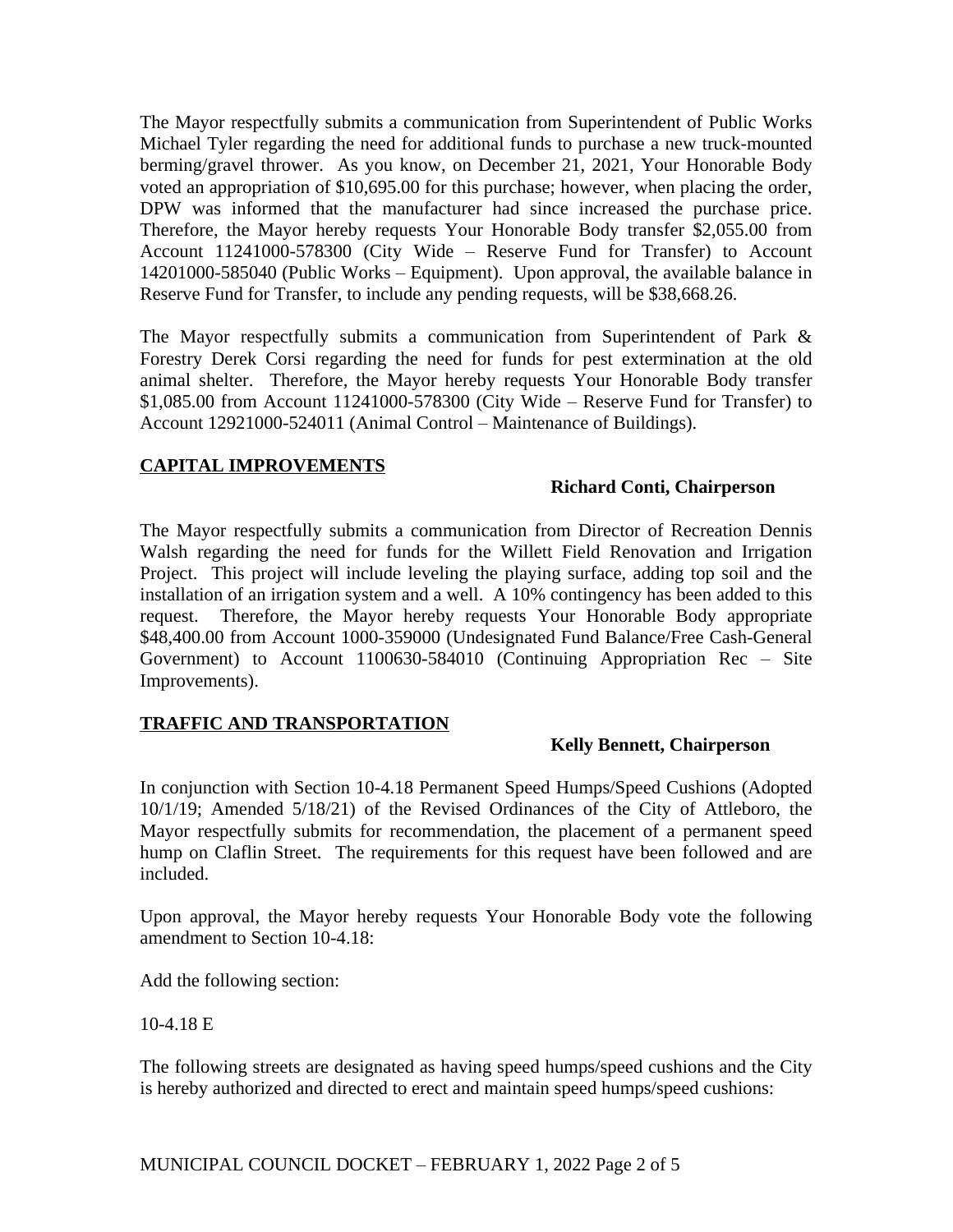Add the following in proper alphabetical order:

• Claflin Street

New business referred to add "no parking" on the southerly side of East St. 510 feet from O'Neil Boulevard. (Dolan)

New business referred to amend Chapter 10-4.11, Isolated Stop Signs, of the Revised Ordinances as follows:

Delete "Westbound drivers on Bliss Avenue at Bourne Avenue" and replace with "Eastbound and westbound on Bliss Avenue at Bourne Avenue". (DeSimone)

## **BUDGET AND APPROPRIATIONS**

## **Todd Kobus, Chairperson**

The Mayor respectfully requests Your Honorable Body to transfer \$2,190.00 from Account 11241000-578300 (City Wide – Reserve Fund for Transfer) to Account 11241000-578020 (City Wide-Bills from Previous Years) in order to reimburse an employee for successfully completing courses enrolled in during FY2021.

## **ZONING AND LAND USE**

## **Diana Holmes, Chairperson**

# **ORDINANCES, ELECTIONS AND LEGISLATIVE MATTERS Cathleen DeSimone, Chairperson**

The Mayor respectfully submits a communication from Director of Budget & Administration Jeremy Stull requesting to amend 10-8 Monthly Parking (Amended 10/1/2013) in the Revised Ordinance of the City of Attleboro. There are three problems that this proposed amendment is trying to remedy: no mechanism for bulk discounts to be applied quarterly, no mechanism to prorate passes bought mid-month, and the level of the fee that has been flat for more than 16 years. City Solicitor Cynthia Amara reviewed the changes and approved them to form. Therefore, the Mayor hereby request Your Honorable Body vote on the following ordinance change:

Delete in its entirety and replace with the following:

Section 10-8 Monthly Parking

Monthly parking fees may be established and collected for any municipal parking area. All such fees shall be collected in advance on a single-month basis by the Parking Clerk or his/her designee. All said monies shall be deemed to have been received as parking meter receipts and shall be used by the City of Attleboro for any purpose authorized by General Laws for the use of parking meter receipts. Monthly parking fees are hereby established as follows: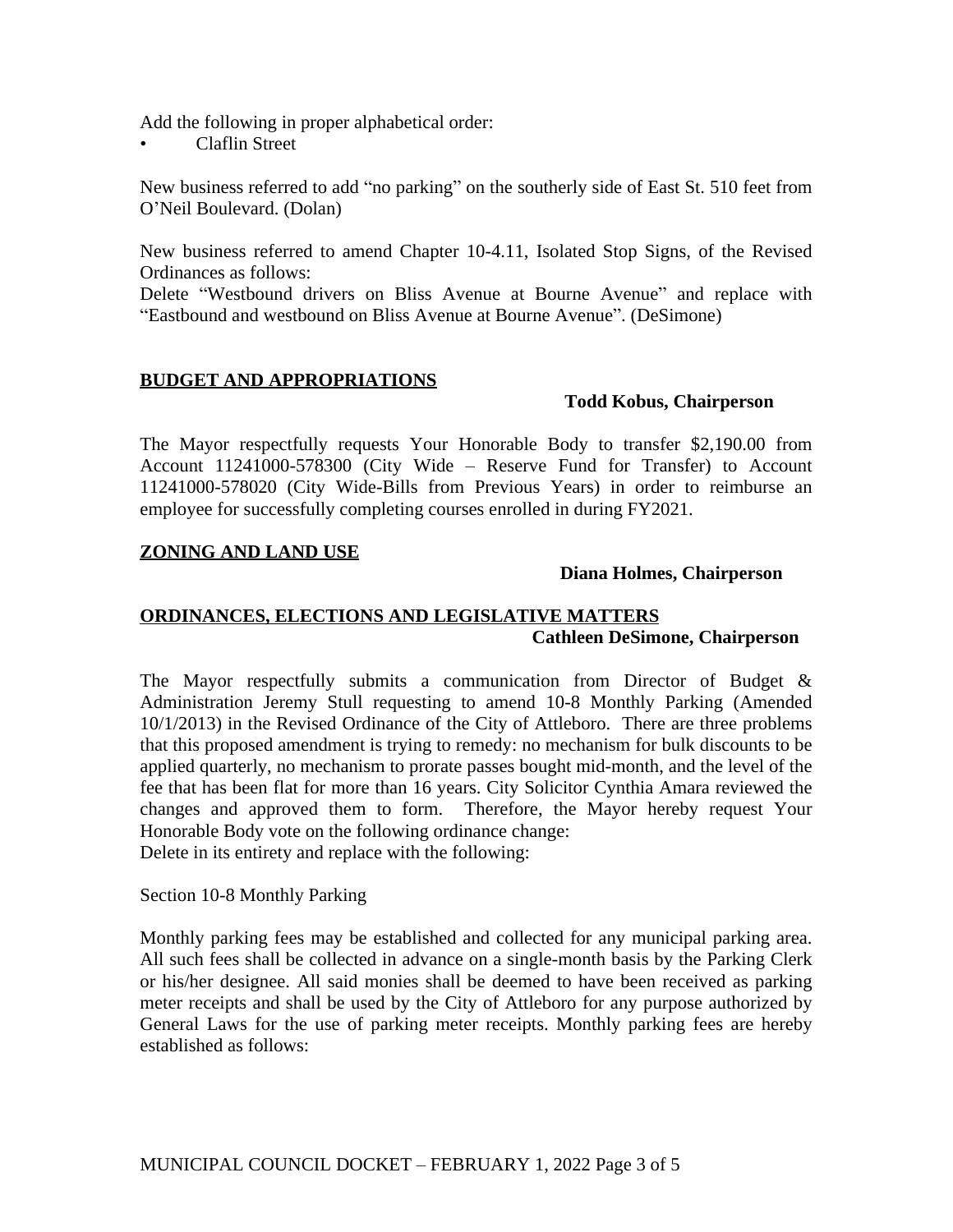-Sanford Street Parking Lot, Municipal Parking Garage and the two (2) Municipal Parking Lots located off of Bank Street:

Fifty dollars (\$50.00) per month effective from July 1, 2022 and thereafter. Effective March 1, 2022, the following discounts shall be available:

 -All passes (quantities of 1-9) shall receive a 10% discount if paid quarterly in advance -10-19 Monthly or Quarterly Passes shall receive a 15% discount if paid in advance -20-29 Monthly or Quarterly Passes shall receive a 25% discount if paid in advance -30 more Monthly or Quarterly Passes shall receive a 33 1/3% discount if paid in advance.

-Monthly passes purchased after the 15th of said month shall receive a 50% discount, applied after any applicable bulk discount. No other partial proration will be permitted. There will be no prorated fee for quarterly passes.

## **PERSONNEL, VETERANS AND HUMAN SERVICES**

## **Michael Angelo, Chairperson**

The Mayor respectfully submits a communication from Director of Council on Aging Melissa Tucker regarding a grant that has been awarded from The Massachusetts Councils On Aging Service Incentive Grant in the amount of \$7,719.00. This grant will be used for outreach and marketing materials. No matching funds are required by the City. In accordance with Chapter 1, Section 12 of the Revised Ordinances of the City of Attleboro, the Mayor hereby requests Your Honorable Body approve expending of such funds and any future grant amendments.

The Mayor respectfully submits for confirmation by Your Honorable Body the following reappointments for the positions and for the terms as indicated:

| Name                 | Appointment                          | Term   | <b>Expires</b> |
|----------------------|--------------------------------------|--------|----------------|
| Andrew Acosta        | <b>Municipal Building Commission</b> | 3 Year | February 2025  |
| Kurt Wheaton         | Council on Aging                     | 4 Year | February 2026  |
| Karen Hammond        | Council on Aging                     | 4 Year | February 2026  |
| <b>Sandy Varrier</b> | Zoning Board of Appeals              | 3 Year | February 2025  |
| <b>Bonnie Moore</b>  | <b>Conservation Commission</b>       | 3 Year | February 2025  |
| Diane Mangiaratti    | <b>Board of Library Trustees</b>     | 3 Year | February 2025  |
| Judith Lusk          | <b>Board of Library Trustees</b>     | 3 Year | February 2025  |

New business referred to merge Budget and Appropriations with Capital Improvements to form one committee called Budget and Capital Improvements Committee. (DiLisio, Kobus)

New business referred to add a new committee called IT & Infrastructure Committee. (DiLisio, Kobus)

# **CITY PROPERTY AND CLAIMS**

## **Sara-Lynn Reynolds, Chairperson**